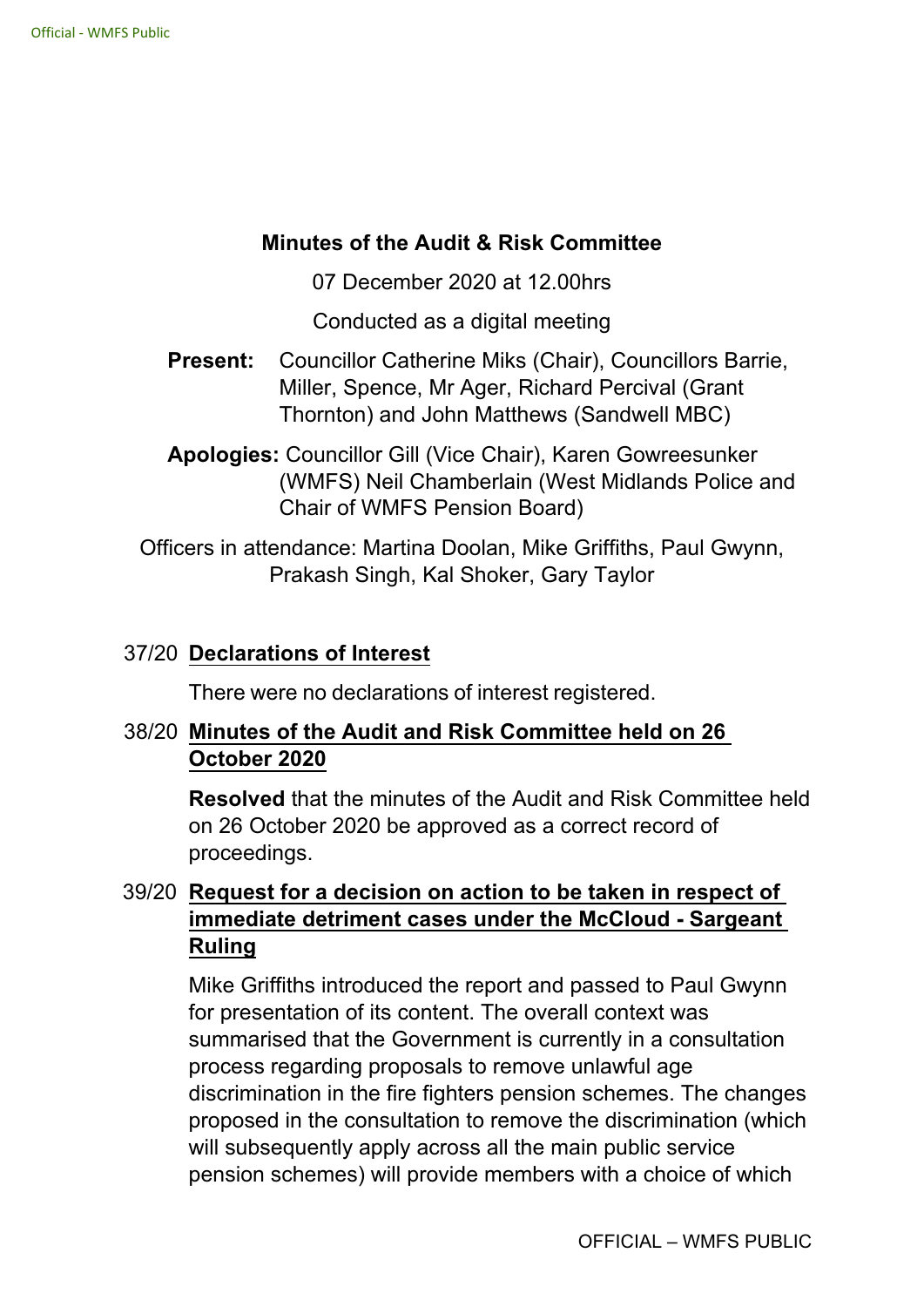scheme they would like to be in for the remedy period (the period for the discrimination to be resolved). The remedy period is defined as between 1 April 2015 and 31 March 2022.

Members enquired of the different scenarios affecting staff and of the numbers potentially affected. These were explained by pension scheme and confirmation of approximately sixty persons retiring during the period February 2021 to March 2022.

Members discussed the merits of the guidance and the potential for litigation should it not be applied, or legal advice overturned. Paul Gwynn confirmed that correspondence to fire fighters will explain the law as it stands at the time and if judgements were different benefits would be reviewed and amended as required. Such an approach was mitigating risk for employer and employee.

The Committee **approved** the recommendation that the Scheme Administrator apply the guidance issued by the Home Office to cases where a Firefighter retires on or after 1st February 2021 and to any eligible cases of ill health retirement.

### 40/20 **Corporate Risk Report**

Gary Taylor presented the report, detailing a nine-month period covering Quarter 4, 2019/20 and Quarters 1 and 2, 2020/21. In addition, the report provided an update on the management of Corporate Risk through the Business Continuity arrangements which were put in place in March 2020. The importance of this was emphasised as it was provided to ensure Members remain informed about all aspects relating to the management of the Fire Authority's Corporate Risks.

It was reported that Corporate Risk continued to effectively managed. Members attention was drawn to the three indicators that experienced an increase or decrease during the period reported.

During Quarter 1, 2020/21 there was a reduction in the risk score for Corporate Risk 1.2 External (Political and Legislative) Environment. This was due to the collaboration across the region including regular liaison with Local Authorities and the West Midlands Combined Authority through formal structures,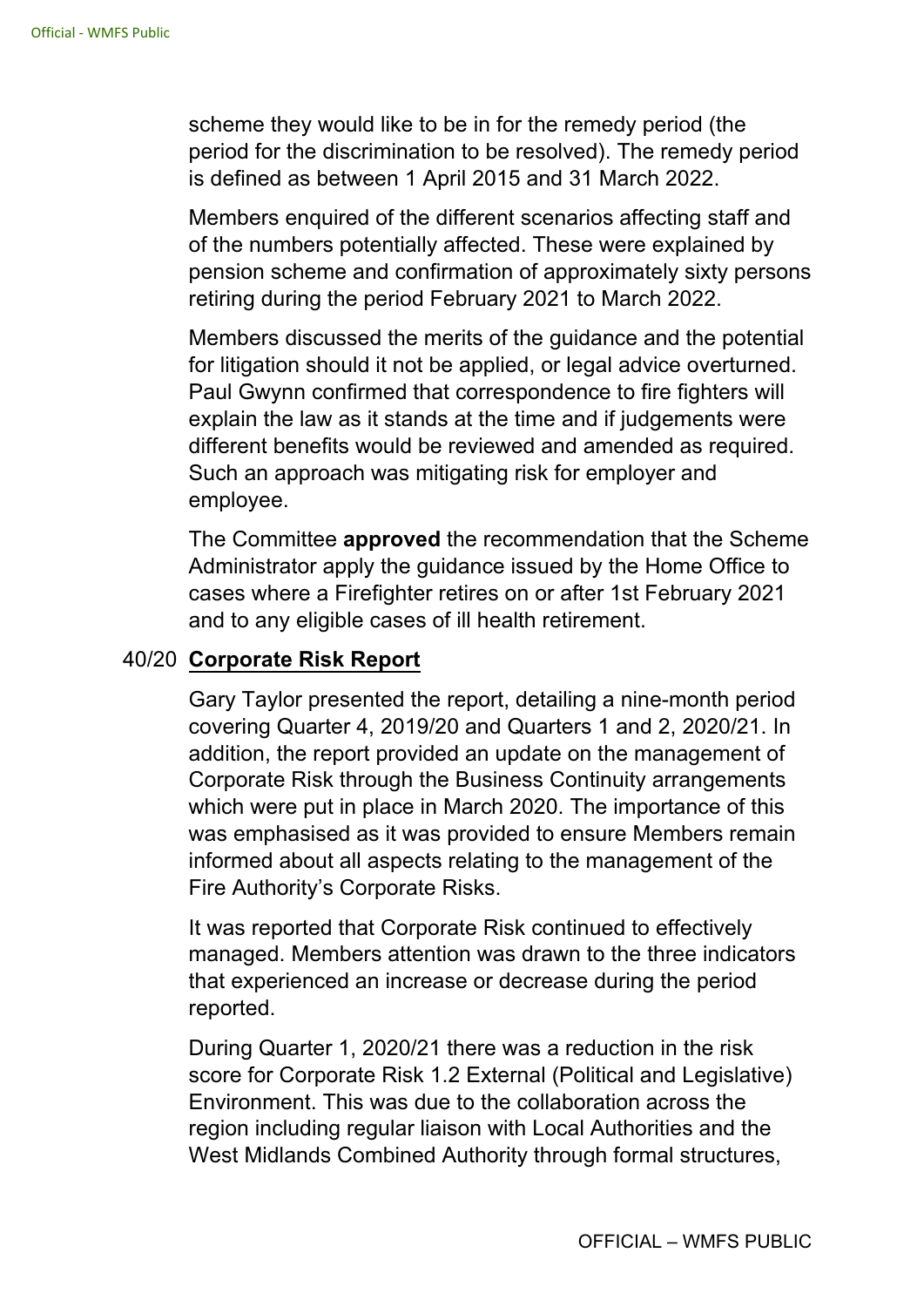e.g. the Strategic Co-ordinating Group and the Local Resilience Forum.

There was a reduction in the risk score for Corporate Risk 2.1 (People). This was due to the positive engagements with staff and representative bodies during the first three months of the pandemic.

There was an increase in the risk score for Corporate Risk 4.1 (Protection). This was due to COVID-19 having an impact on the ability for Fire Safety Inspection Officers being unable to visit high risk premises during the first three months of the pandemic. However, during Quarter 2, 2020/21 this was reduced due to the recommencing of audits of high-risk premises.

The Chair commended the management of risk given the unprecedented circumstances the Service had been operating within during the period of the report. A Member supported this comment, referencing Fire Safety Inspections, enquiring if the supply of increasingly powerful fireworks had impacted upon risk management. Gary Taylor responded that risk calculation had identified private fireworks storage as a potential issue with the absence of public displays. There had been no issues found during Inspections and the associated Prevention Communication strategy in local and social media had assisted this outcome. Members were advised the Service continued to focus upon the potential latent availability of fireworks due to absence of public display provision.

The Committee **approved** the Corporate Risk Assurance Map Summary (Quarter 4, 2019/20 and Quarter 2, 2020/21 and **noted** the management of Corporate Risk through the Business Continuity arrangements for Quarter 1 and 2, 2020/21.

### 41/20 **Annual Report of the Senior Information Risk Owner**

Gary Taylor introduced the context of the role of a Senior Information Risk Owner (SIRO). It was explained that across the public sector, many organisations produce an Annual Report from the SIRO to provide further detail about performance against specific legislation such as the Data Protection Act 2018 but also to consider the wider risks and mitigations related to information governance.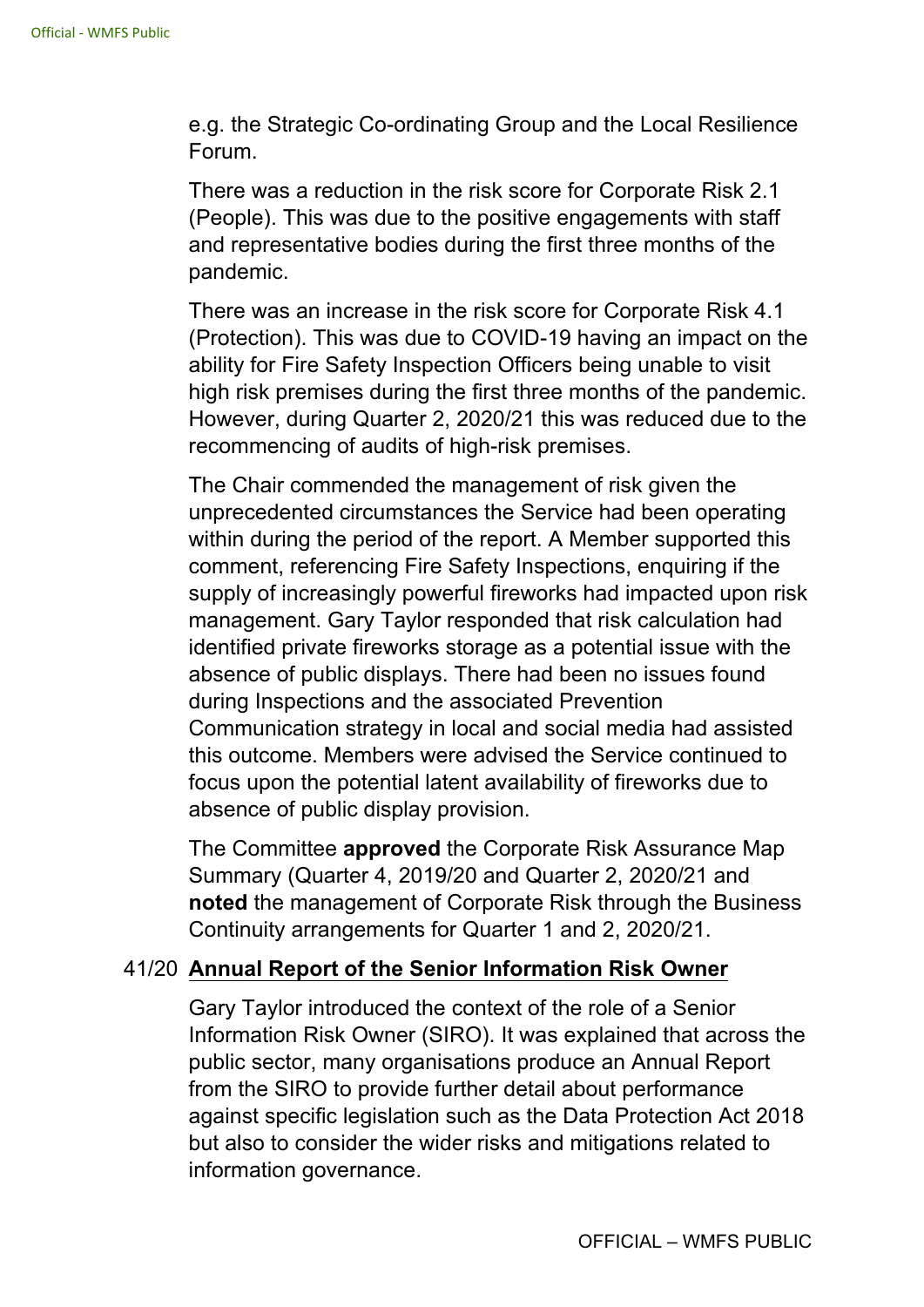A presentation summarising the Annual SIRO report (Appendix 2 of the report) was provided by Martina Doolan. Members were informed of the roles and responsibilities hierarchy for managing data/information, the purpose of an annual report, an overview of its content and the key findings. It was confirmed the Service has moved to a proactive position for Management of Information.

A Member welcomed the report as a useful development for managing process and risk, commenting it was positive the Service seeking out good practice within other organisations to develop its approach. The Chair enquired how much poor practice was based upon human error. It was advised that most incidents were due to such circumstances and future training would be based upon case studies to reinforce awareness and practice in this area.

The Chair requested that Gary Taylor consider the Scrutiny Committee being made aware of the Annual SIRO Report and their undertaking a review of staff training regarding management of information. Gary Taylor confirmed he would progress discussion and report back for Member decision, enabling assurance of outcome.

The Committee **noted** the Annual Report of the Senior Information Risk Owner.

### 42/20 **Verbal Update on Audit Progress Grant Thornton**

Richard Percival of Grant Thornton provided a verbal update on progress of the West Midlands Fire Service audit for 2019-20.

Members were advised the audit opinion would be delivered prior to Christmas 2020. There is supplementary work being undertaken on the land evaluation and assets parts of the audit. It was explained this was due to perceived gaps in the audit review and was not an issue arising of any work or documents supplied by officers of the Service. It was also confirmed the audit of the West Midlands Pension Fund had been completed and would be considered in relation to any impact on the West Midlands Fire Service audit.